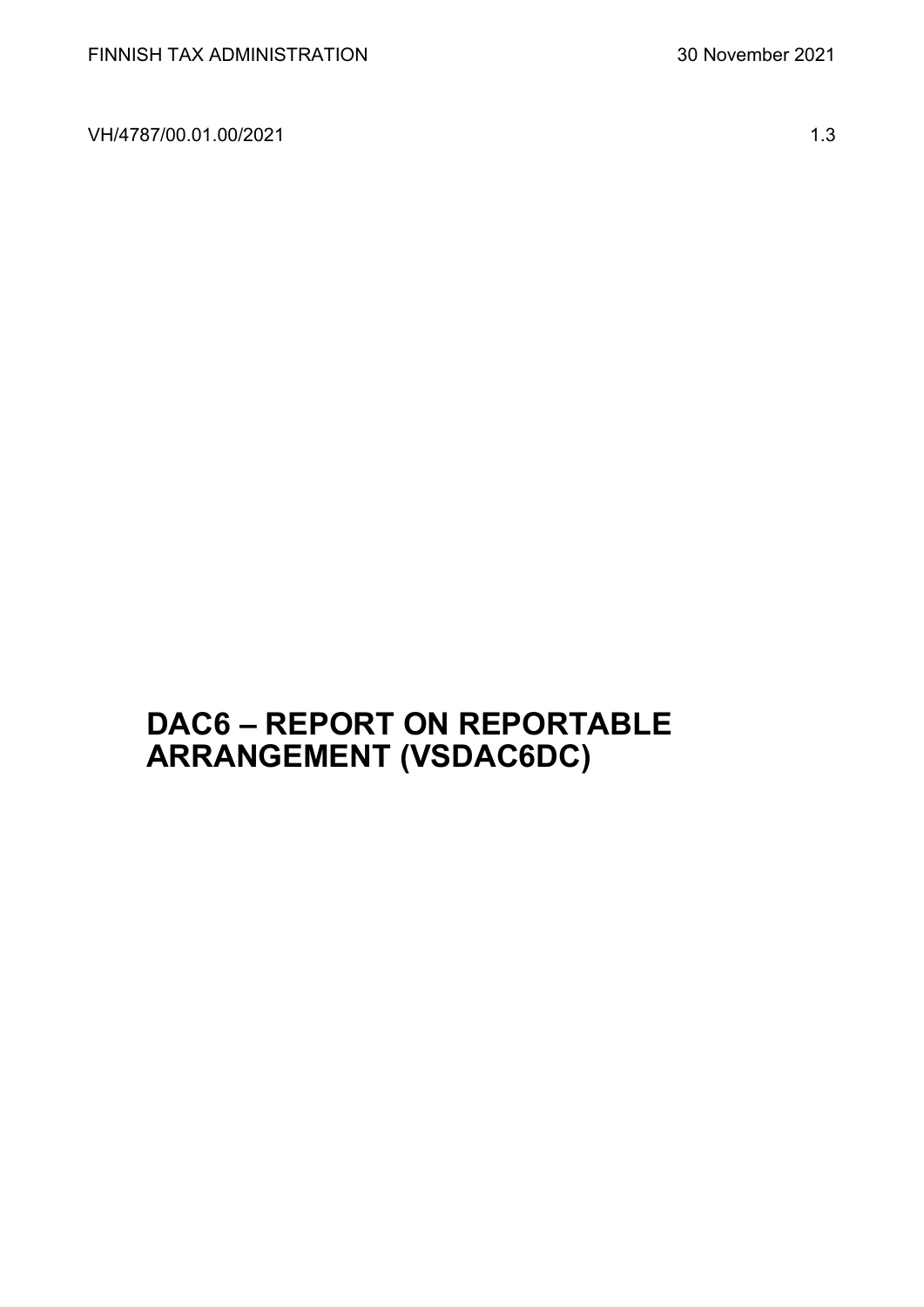## **CONTENTS**

| 1           | <b>GENERAL DESCRIPTION</b>                                        | 1              |
|-------------|-------------------------------------------------------------------|----------------|
| $2^{\circ}$ | <b>DESCRIPTION OF THE INFORMATION FLOW AND SUBMITTAL OF FILES</b> | $\mathbf{2}$   |
| 3           | <b>MAKING CORRECTIONS</b>                                         | $\overline{2}$ |
| 4           | <b>PERIOD OF VALIDITY</b>                                         | $\mathbf{2}$   |
| 5.          | <b>CHANGES ON THE PREVIOUS YEAR/VERSION</b>                       | 3              |
| 6           | <b>LIST OF IDENTIFIER DATA</b>                                    | 4              |
| 7           | <b>CHECK PROCESSES</b>                                            | 10             |
| 8           | <b>MESSAGES</b>                                                   | 13             |
| 9           | <b>DESCRIPTION OF HALLMARKS</b>                                   | 13             |
|             | <b>10 LIST OF COUNTRY CODES</b>                                   | 14             |
| 11          | <b>EXAMPLE</b>                                                    | 14             |

# **Version history**

| <b>Date</b>       | <b>Version</b> | <b>Description</b>                                                                                                                              |
|-------------------|----------------|-------------------------------------------------------------------------------------------------------------------------------------------------|
| 5 June 2020       | 1.0            | First published version                                                                                                                         |
| 29 September 2020 | 1.1            | Role 3 was removed. Check routines #1649, #1683, #1684<br>were added. Format of data element 017 was changed.                                   |
| 24 November       | 1.2            | Changes made to obligatoriness of data elements, and related<br>check processes added/removed                                                   |
|                   |                | Obligatoriness of data element 143 removed from check<br>process #1686.                                                                         |
| 30 November 2021  | 1.3            | New data added. Obligatoriness of some data elements<br>changed. New check processes added, some check<br>processes removed and others changed. |

#### <span id="page-1-0"></span>**1 GENERAL DESCRIPTION**

This guidance explains the structure of the required inbound file and the check procedures that follow. For more information, see [Electronic filing of](https://www.vero.fi/globalassets/tietoa-verohallinnosta/ohjelmistokehittajille/finnish-tax-administration_electronic-filing-of-information-returns-general-description.pdf)  information returns – [General description \(pdf\)](https://www.vero.fi/globalassets/tietoa-verohallinnosta/ohjelmistokehittajille/finnish-tax-administration_electronic-filing-of-information-returns-general-description.pdf) (*tax.fi > About us > IT developers > Data format specifications > Electronic filing of information returns – General description*).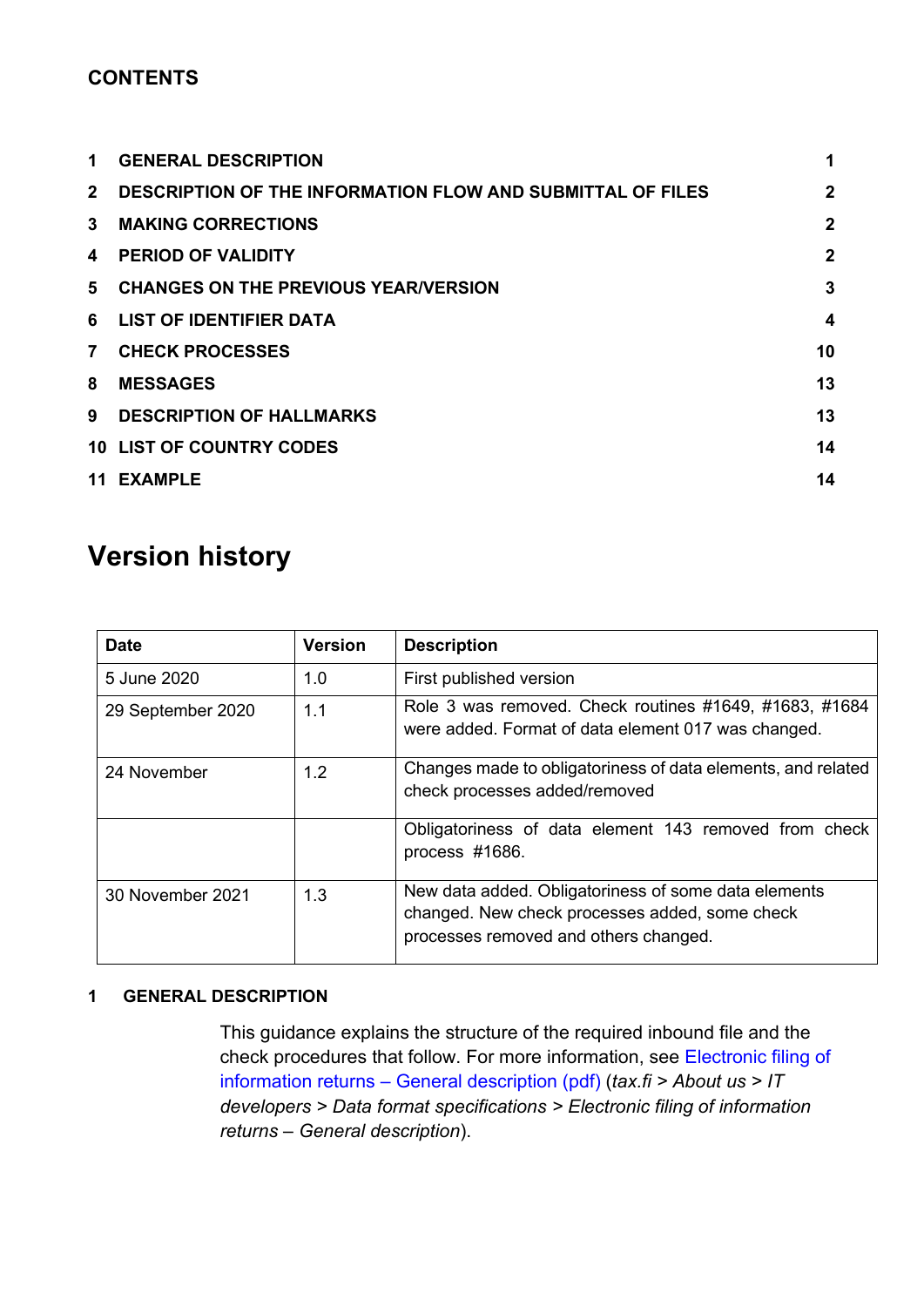#### <span id="page-2-0"></span>**2 DESCRIPTION OF THE INFORMATION FLOW AND SUBMITTAL OF FILES**

DAC6 reports on cross-border arrangements under Council Directive (EU) 2018/822 can be submitted in accordance with this data record specification. The report must be filed within 30 days from the date when the arrangement reached the reporting threshold.

Instructions on the reporting obligation and on filing the report can be found on the Tax Administration webpage [Reportable cross-border](https://www.vero.fi/syventavat-vero-ohjeet/ohje-hakusivu/84830/raportoitavat-rajat-ylitt%C3%A4v%C3%A4t-j%C3%A4rjestelyt/)  [arrangements](https://www.vero.fi/syventavat-vero-ohjeet/ohje-hakusivu/84830/raportoitavat-rajat-ylitt%C3%A4v%C3%A4t-j%C3%A4rjestelyt/) (in Finnish and Swedish, link to Finnish) at (*vero.fi > Syventävät vero-ohjeet > Raportoitavat rajat ylittävät järjestelyt*). More detailed instructions for the report are available on tax.fi *(tax.fi > About us > Forms > 6910 Report on cross-border arrangements (DAC6)*).

The Tax Administration recommends that free-text data elements 145, 146, 147 and 150 are given in English. The data can also be given in Finnish or Swedish.

To help create a report, an Excel-based tool is provided on the Ilmoitin.fi webpage [Accessories](https://www.ilmoitin.fi/webtamo/sivut/ExcelPohjat?13) (*Ilmoitin.fi > Instructions and templates > Accessories*).

To check the method of identification required by the data flow, the role required and where in the data flow the authorisation is checked, go to the Ilmoitin.fi webpage [Methods of sign-in, roles and rights to represent](https://www.ilmoitin.fi/webtamo/sivut/IlmoituslajiRoolit?kieli=en&tv=VSDAC6DC)  [organisations](https://www.ilmoitin.fi/webtamo/sivut/IlmoituslajiRoolit?kieli=en&tv=VSDAC6DC) (*Ilmoitin.fi > Instructions and templates > Methods of sign-in, roles, rights to represent organizations)*.

#### <span id="page-2-1"></span>**3 MAKING CORRECTIONS**

If the filer wants to make corrections, they must send a replacement report using the same report ID. In the replacement report, the erroneous data are corrected while the other data are retained unchanged.

### <span id="page-2-2"></span>**4 PERIOD OF VALIDITY**

The file formatting and checks according to this specification are in force in the production environment as of 30 November 2021 and continue to be in force until a new version of the specification is released.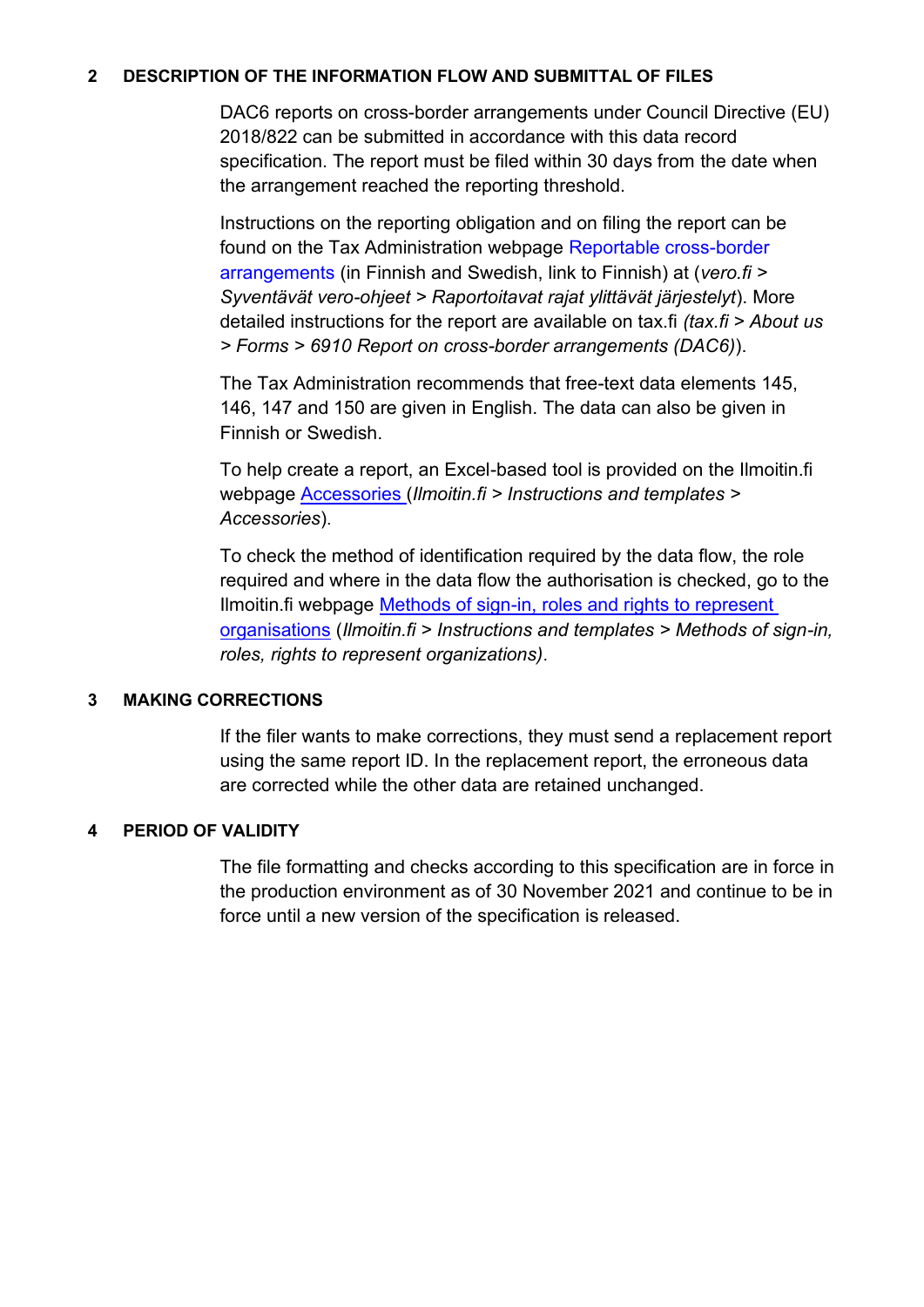#### <span id="page-3-0"></span>**5 CHANGES ON THE PREVIOUS YEAR/VERSION**

| <b>Versio</b> | ID         | Data element                                                                                 | <b>Description</b>              |
|---------------|------------|----------------------------------------------------------------------------------------------|---------------------------------|
| n             |            |                                                                                              |                                 |
| 1.3           | 143        | Main benefit test is fulfilled                                                               | Data changed to be mandatory.   |
|               | 145        | Name of arrangement                                                                          |                                 |
|               | 146        | Description of arrangement (summary)                                                         |                                 |
|               | 147        | Regulations on which the arrangement is                                                      |                                 |
|               |            | based                                                                                        |                                 |
|               | 148<br>149 | EU countries that the arrangement concerns                                                   |                                 |
|               |            | <b>Hallmarks</b>                                                                             |                                 |
|               | 161        | Reported party's TIN (identifiers 112 and 113)                                               | Added as new data.              |
|               | 163        | is unknown                                                                                   |                                 |
|               |            | Reported person's first name (identifier 115) is<br>unknown                                  |                                 |
|               | 164        | Reported person's date of birth (identifier 117)                                             |                                 |
|               | 165        | is unknown                                                                                   |                                 |
|               |            | Reported person's place of birth (identifier 118)                                            |                                 |
|               | 166        | is unknown                                                                                   |                                 |
|               |            | Reported party's place of tax residence                                                      |                                 |
|               | 167        | (identifier 127) is unknown                                                                  |                                 |
|               |            | Date when the marketable arrangement was<br>implemented for the taxpayer (identifier 130) is |                                 |
|               | 168        | unknownn                                                                                     |                                 |
|               |            | Date when the arrangement was implemented                                                    |                                 |
|               |            | (identifier 141) is unknown                                                                  |                                 |
|               | 169        | Value of the arrangement (identifier 142) is                                                 |                                 |
|               |            | unknown                                                                                      |                                 |
|               |            |                                                                                              | New check routines #1796,       |
|               |            |                                                                                              | #1797, #1798.                   |
|               |            |                                                                                              |                                 |
|               |            |                                                                                              | Check routines #1662, #1695     |
|               |            |                                                                                              | changed                         |
|               |            |                                                                                              | Check routines #1686, #1629,    |
|               |            |                                                                                              | #1664, #1644 removed            |
|               |            |                                                                                              | The text of check routine #1642 |
|               |            |                                                                                              | was corrected.                  |
| 1.2           | 035        | Basis for taxpayer's report                                                                  | Data element changed to be      |
|               |            |                                                                                              | optional. Check process #1638   |
|               |            |                                                                                              | related to the data element was |
|               |            |                                                                                              | removed                         |
|               | 025,       | Filer's address: post office                                                                 | Data elements changed to be     |
|               | 026,       | Filer's address: country                                                                     | conditionally mandatory. Check  |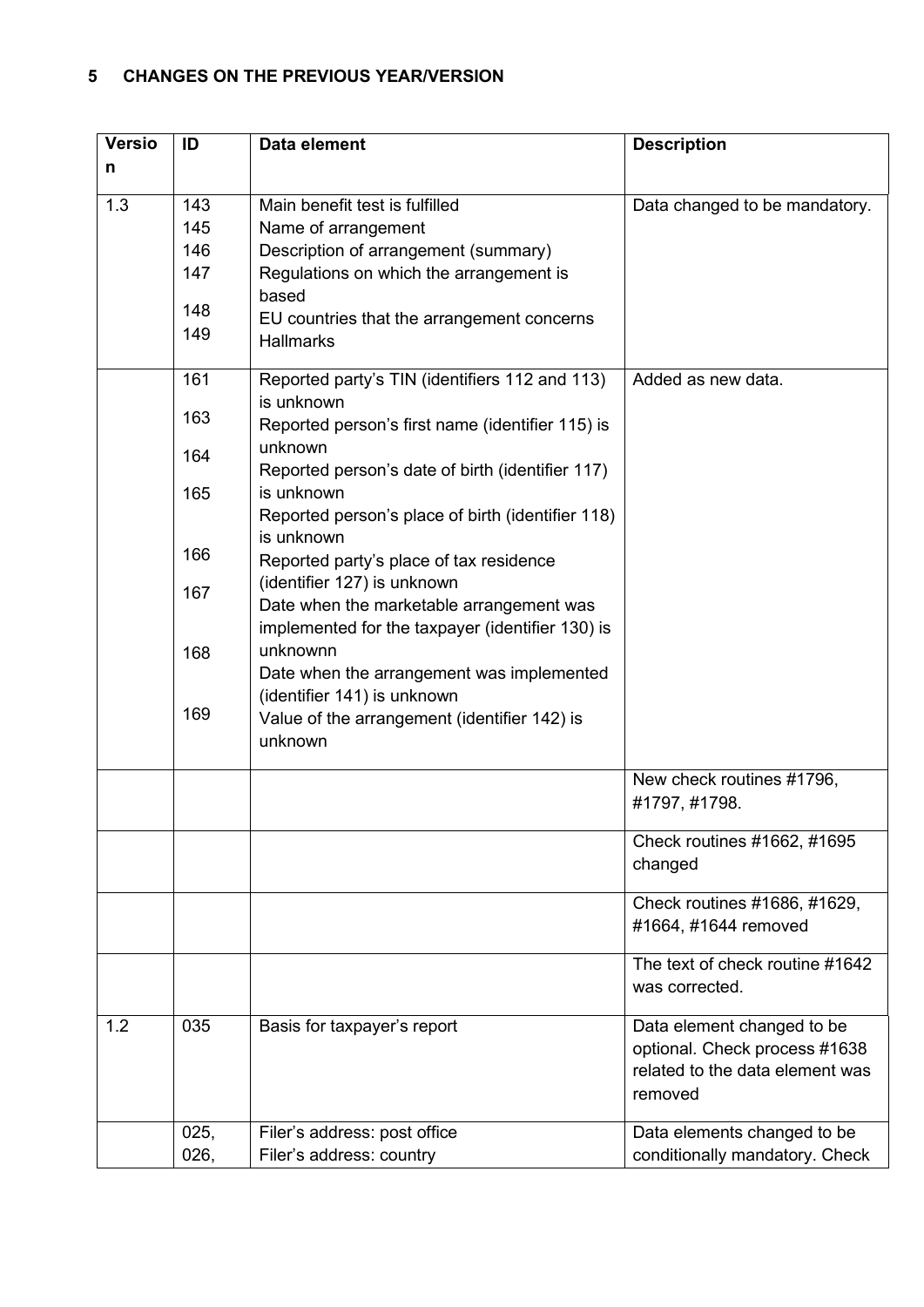| <b>Versio</b> | ID   | Data element                               | <b>Description</b>                                                                |
|---------------|------|--------------------------------------------|-----------------------------------------------------------------------------------|
| n             |      |                                            |                                                                                   |
|               | 125, | Reported party's address: post office      | processes #1693 and #1694                                                         |
|               | 126  | Reported party's address: country          | added for the data elements.                                                      |
|               | 015  | Filer's (natural person's) first name      | Corrected in the specification to<br>be conditionally mandatory<br>(check #1634). |
|               | 115, | Reported natural person's first name       | Data elements changed to be                                                       |
|               | 117, | Reported natural person's date of birth    | conditionally mandatory. Check                                                    |
|               | 118  | Reported natural person's place of birth   | process #1695 added for the<br>data elements.                                     |
|               | 111, | Type of reported party                     | Data elements changed to be                                                       |
|               | 114, | Reported party's name: full name of legal  | conditionally mandatory.                                                          |
|               |      | person or last name of natural person      |                                                                                   |
|               | 127  | Reported party's country of tax residence  |                                                                                   |
|               | 001, | Partial data set starts                    | Data elements changed to be                                                       |
|               | 009, | Recurring data set ends                    | conditionally mandatory.                                                          |
|               | 002  | Number of recurring lines                  |                                                                                   |
| 1.1           | 110  | Role of reported party                     | Value 3 was removed.                                                              |
|               | 150, | DAC6D1 other information                   | Cross-check #1683 was added.                                                      |
|               | 149  | <b>Hallmark</b>                            |                                                                                   |
|               | 017  | Filer's (natural person's) date of birth   | Type of data format was<br>changed: PPKKVVVV ->                                   |
|               |      |                                            | SYNTAIKA2                                                                         |
|               | 012, | Filer's/Reported party's TIN in another EU | Check routines #1649, #1684                                                       |
|               | 113  | country                                    | were added.                                                                       |
|               |      |                                            | Check routines #1627, #1644<br>were modified.                                     |
|               |      |                                            |                                                                                   |
| 1.0           |      |                                            | First published version                                                           |

## <span id="page-4-0"></span>**6 LIST OF IDENTIFIER DATA**

| Ident   P/V<br><b>ifier</b> |   | T LT | Description                  | Format          | <b>Allowed</b><br>values |
|-----------------------------|---|------|------------------------------|-----------------|--------------------------|
| 000                         | P |      | <b>Identifier</b>            | AN <sub>8</sub> | VSDAC6DC                 |
| 061                         | V |      | This is a replacement report | $+N1$           |                          |
| 062                         | V |      | Marketable arrangement       | $+N1$           |                          |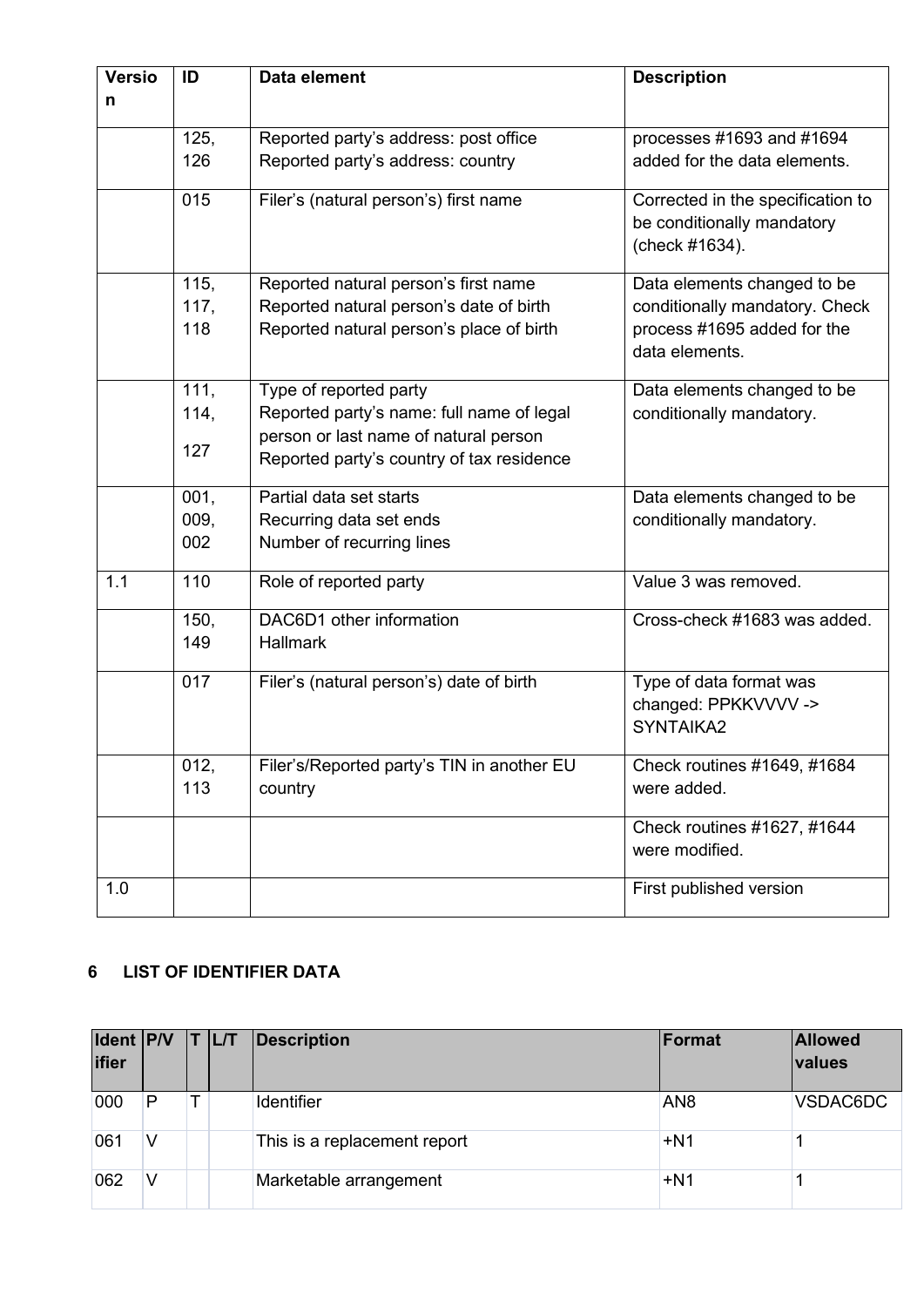| Ident P/V<br>ifier |        |   | $\overline{t}$ $LT$ | Description                                                                                                                                                                                                                                           | <b>Format</b>                   | <b>Allowed</b><br>values                                          |
|--------------------|--------|---|---------------------|-------------------------------------------------------------------------------------------------------------------------------------------------------------------------------------------------------------------------------------------------------|---------------------------------|-------------------------------------------------------------------|
| 063                | V      |   |                     | First report on a marketable arrangement                                                                                                                                                                                                              | $+N1$                           | 1                                                                 |
| 064                | P/V    |   | *                   | The report contains inside information                                                                                                                                                                                                                | $+N1$                           | 1                                                                 |
| 065                | P/V    |   | *                   | Date or estimated date when inside information is<br>free for release                                                                                                                                                                                 | <b>PPKKVVVV</b>                 |                                                                   |
| 066                | P/V    | T |                     | Reference number<br>CCAYYYYMMDDXXXXXX, where<br>$CC = country code of EU country$<br>$A = constant "A" (Arrangement)$<br>YYYYMMDD = date when reference number was<br>generated<br>$XXXXX =$ optional capital letters $(A-Z)$ and digits<br>$(0 - 9)$ | <b>AN17</b>                     | <b>Identifier</b><br>assigned by<br>the Tax<br>Administratio<br>n |
| 067                | P/V    | T | $\vert \star$       | Report number<br>CCDYYYYMMDDXXXXXX, where<br>$CC = country code of EU country$<br>$D = constant "D" (Disclosure)$<br>YYYYMMDD = date when report number was<br>generated<br>$XXXXX =$ optional capital letters $(A-Z)$ and digits<br>$(0 - 9)$        | <b>AN17</b>                     | <b>Identifier</b><br>assigned by<br>the Tax<br>Administratio<br>n |
| 010                | P      | Τ |                     | Filer's Finnish Business ID or personal ID                                                                                                                                                                                                            | YTUNNUS2  <br>HETU <sub>2</sub> |                                                                   |
| 011                | P      |   |                     | Type of filer<br>$1 =$ legal person<br>2 = natural person                                                                                                                                                                                             | $+N1$                           | 1,2                                                               |
| 012                | $\vee$ |   |                     | Filer's TIN in another EU country<br>(max. 3 identifiers separated by semicolons                                                                                                                                                                      | AN200                           | <b>EUMAATUN</b><br>NUS+TIN *)                                     |
| 013                | P      |   |                     | Filer's name: full name of legal person or last name<br>of natural person                                                                                                                                                                             | AN200                           |                                                                   |
| 015                | P/V    |   |                     | Filer's (natural person's) first name                                                                                                                                                                                                                 | AN100                           |                                                                   |
| 016                | V      |   |                     | Filer's (natural person's) middle names                                                                                                                                                                                                               | AN100                           |                                                                   |
| 017                | P/V    |   | *                   | Filer's (natural person's) date of birth                                                                                                                                                                                                              | SYNTAIKA2                       |                                                                   |
| 018                | P/V    |   | *                   | Filer's (natural person's) place of birth                                                                                                                                                                                                             | AN200                           |                                                                   |
| 019                | V      |   |                     | Filer's address: street name                                                                                                                                                                                                                          | AN100                           |                                                                   |
| 020                | V      |   |                     | Filer's address: house number                                                                                                                                                                                                                         | $+N5$                           |                                                                   |
| 021                | V      |   |                     | Filer's address: entrance                                                                                                                                                                                                                             | AN <sub>3</sub>                 |                                                                   |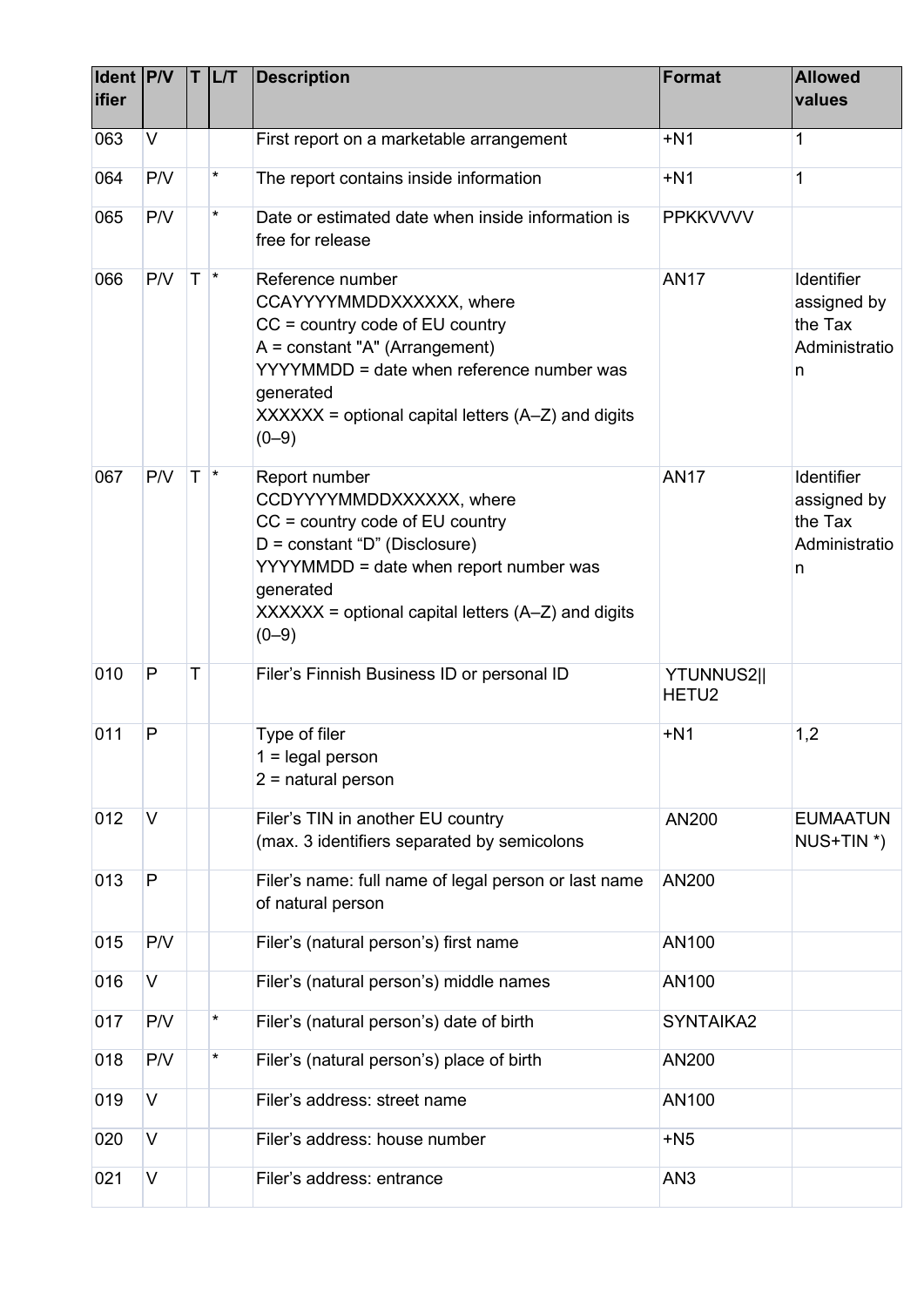| Ident P/V<br>ifier |        | T LT    | Description                                                                                                                                                                                                                                                                                                                                                | Format                     | <b>Allowed</b><br>values |
|--------------------|--------|---------|------------------------------------------------------------------------------------------------------------------------------------------------------------------------------------------------------------------------------------------------------------------------------------------------------------------------------------------------------------|----------------------------|--------------------------|
| 022                | V      |         | Filer's address: door number                                                                                                                                                                                                                                                                                                                               | $+N5$                      |                          |
| 023                | V      |         | Filer's address: P.O. Box                                                                                                                                                                                                                                                                                                                                  | AN <sub>9</sub>            |                          |
| 024                | V      |         | Filer's address: postal code                                                                                                                                                                                                                                                                                                                               | <b>AN12</b>                |                          |
| 025                | P/V    |         | Filer's address: post office                                                                                                                                                                                                                                                                                                                               | AN190                      |                          |
| 026                | P/V    |         | Filer's address: country                                                                                                                                                                                                                                                                                                                                   | <b>MAATUNNUS</b>           |                          |
| 027                | P      |         | Filer's country of tax residence                                                                                                                                                                                                                                                                                                                           | <b>EUMAATUNNU</b><br>$S^*$ |                          |
| 028                | $\vee$ |         | Filer's telephone number                                                                                                                                                                                                                                                                                                                                   | PUHELIN2                   |                          |
| 029                | V      |         | Filer's e-mail address                                                                                                                                                                                                                                                                                                                                     | <b>EMAIL</b>               |                          |
| 030                | P      |         | Filer's role<br>$1 =$ service provider<br>$2 =$ taxpayer                                                                                                                                                                                                                                                                                                   | N <sub>1</sub>             | 1,2                      |
| 031                | P      |         | Filer's connection to report country<br>$1 =$ country of tax residence<br>$2$ = permanent establishment<br>3 = country of foundation (only service providers)<br>4 = country of registration (only service providers)<br>5 = country where income is sourced (only<br>taxpayers)<br>$6$ = country where business activity is conducted<br>(only taxpayers) | N <sub>1</sub>             | 1,2,3,4,5,6              |
| 032                | $\vee$ |         | The filer is liable to submit reports to more than one<br>EU country.                                                                                                                                                                                                                                                                                      | N <sub>1</sub>             | 1                        |
| 033                | $\vee$ |         | Service provider's status<br>$1 =$ service provider<br>$2 =$ assisting party                                                                                                                                                                                                                                                                               | N <sub>1</sub>             | 1,2                      |
| 034                | $\vee$ | $\star$ | The service provider is relieved from<br>reporting obligation on account of confidentiality                                                                                                                                                                                                                                                                | N <sub>1</sub>             | 1                        |
| 035                | $\vee$ | *       | Basis for taxpayer's report<br>$1 =$ service provider relieved<br>$2$ = service provider from a non-EU country<br>$3$ = no service provider                                                                                                                                                                                                                | N <sub>1</sub>             | 1,2,3                    |
| 001                | P/V    |         | Partial data set starts                                                                                                                                                                                                                                                                                                                                    | N <sub>2</sub>             |                          |
| 110                | P/V    | *       | Role of reported party<br>$1 =$ taxpayer<br>$2$ = associated person<br>$4 =$ person affected by the arrangement                                                                                                                                                                                                                                            | N <sub>1</sub>             | 1,2,4,5                  |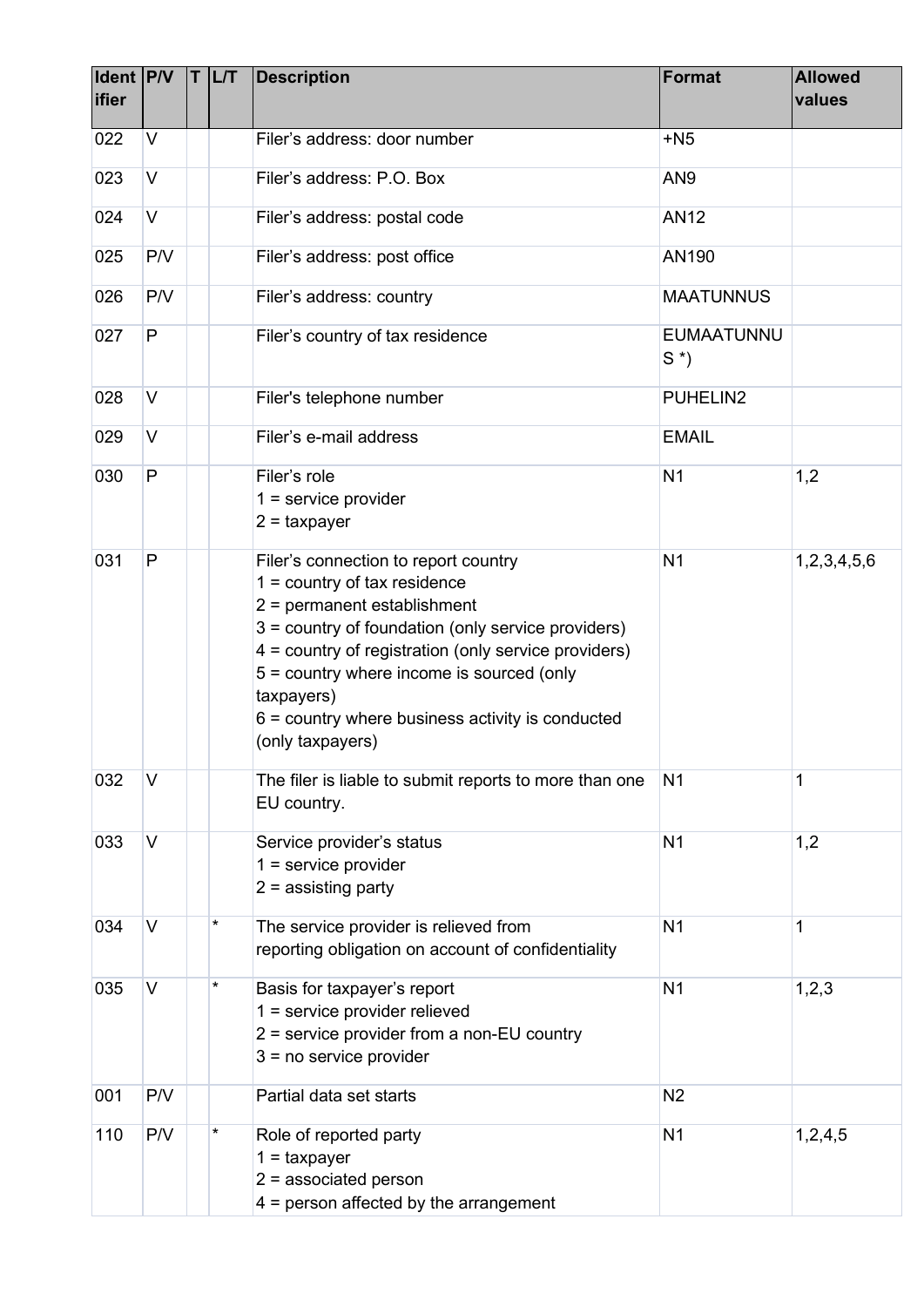| Ident P/V<br>ifier |        | <b>T L/T</b> | <b>Description</b>                                                                        | <b>Format</b>       | <b>Allowed</b><br>values                  |
|--------------------|--------|--------------|-------------------------------------------------------------------------------------------|---------------------|-------------------------------------------|
|                    |        |              | $5 =$ other service provider                                                              |                     |                                           |
| 111                | P/V    |              | Type of reported party<br>$1 =$ legal person<br>$2$ = natural person                      | N <sub>1</sub>      | 1,2                                       |
| 112                | V      |              | Reported party's Finnish Business ID/personal ID                                          | YTUNNUS2  <br>HETU2 |                                           |
| 113                | $\vee$ |              | Reported party's TIN in another EU country<br>(max. 3 identifiers separated by semicolons | AN200               | <b>EUMAATUN</b><br>NUS+TIN <sup>*</sup> ) |
| 114                | P/V    |              | Reported party's name: full name of legal person or<br>last name of natural person        | AN200               |                                           |
| 115                | P/V    |              | Reported natural person's first name                                                      | AN100               |                                           |
| 116                | V      |              | Reported natural person's middle name                                                     | AN100               |                                           |
| 117                | P/V    |              | Reported natural person's date of birth                                                   | SYNTAIKA2           |                                           |
| 118                | P/V    |              | Reported natural person's place of birth                                                  | AN200               |                                           |
| 119                | V      |              | Reported party's address: street name                                                     | AN100               |                                           |
| 120                | V      |              | Reported party's address: house number                                                    | $+N5$               |                                           |
| 121                | V      |              | Reported party's address: entrance                                                        | AN <sub>3</sub>     |                                           |
| 122                | $\vee$ |              | Reported party's address: door number                                                     | $+N5$               |                                           |
| 123                | V      |              | Reported party's address: P.O. Box                                                        | AN9                 |                                           |
| 124                | V      |              | Reported party's address: postal code                                                     | <b>AN12</b>         |                                           |
| 125                | P/V    |              | Reported party's address: post office                                                     | AN190               |                                           |
| 126                | P/V    |              | Reported party's address: country                                                         | <b>MAATUNNUS</b>    |                                           |
| 127                | P/V    |              | Reported party's country of tax residence                                                 | <b>MAATUNNUS</b>    |                                           |
| 128                | V      |              | Reported party's e-mail address                                                           | <b>EMAIL</b>        |                                           |
| 129                | P/V    | $^\star$     | Name of taxpayer who is the other party in the<br>associated relationship                 | AN200               |                                           |
| 130                | P/V    | $^\star$     | Date when marketable arrangement implemented for PPKKVVVV<br>the taxpayer                 |                     |                                           |
| 161                | V      |              | Reported party's TIN (identifiers 112 and 113) is<br>unknown                              | N <sub>1</sub>      | 1                                         |
| 163                | V      | *            | Reported person's first name (identifier 115) is                                          | N <sub>1</sub>      | 1                                         |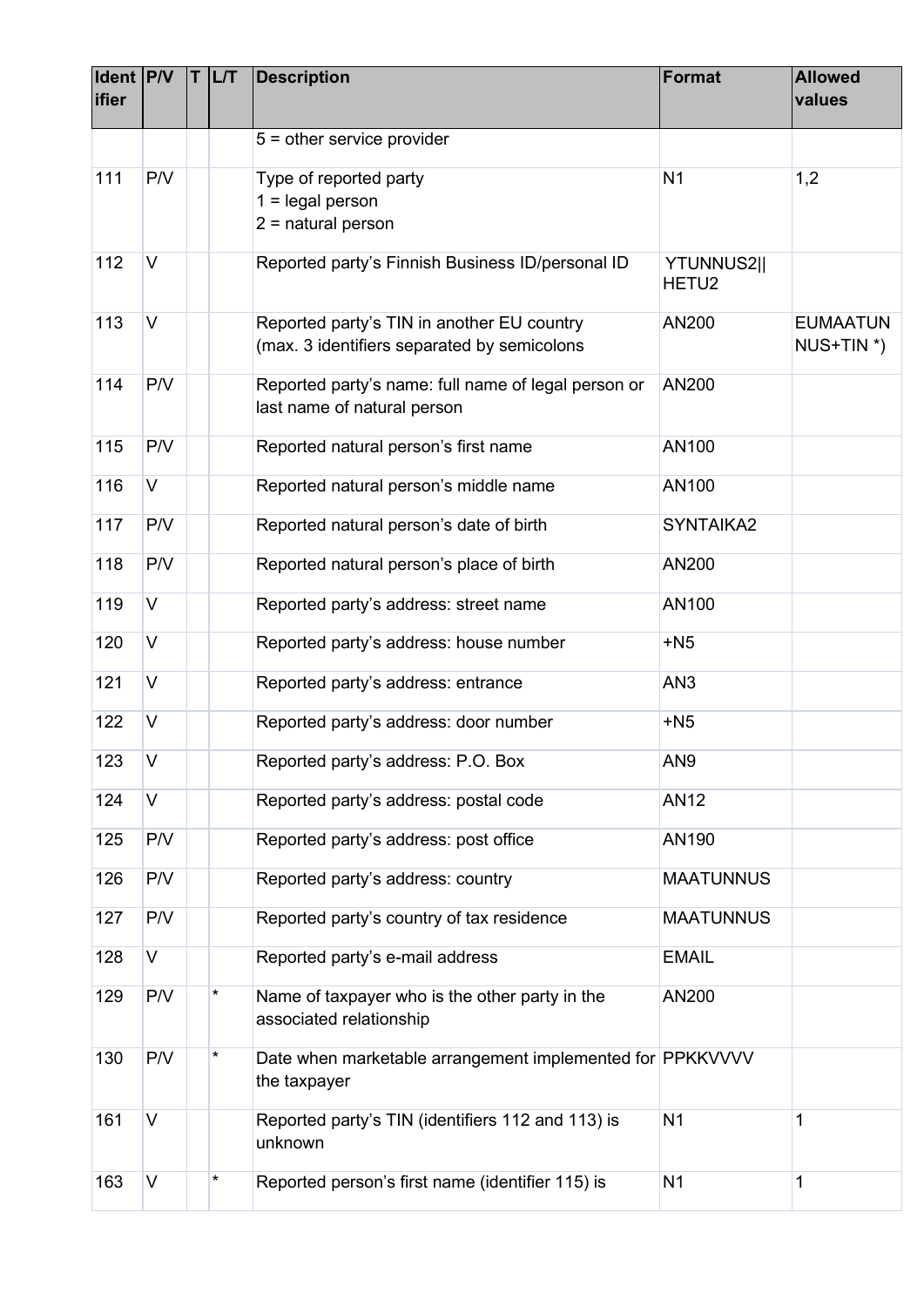| Ident P/V<br>ifier |        | <b>T L/T</b> | <b>Description</b>                                                                                                                                                                                                                                                                                           | Format                     | <b>Allowed</b><br>values                                                                             |
|--------------------|--------|--------------|--------------------------------------------------------------------------------------------------------------------------------------------------------------------------------------------------------------------------------------------------------------------------------------------------------------|----------------------------|------------------------------------------------------------------------------------------------------|
|                    |        |              | unknown                                                                                                                                                                                                                                                                                                      |                            |                                                                                                      |
| 164                | V      | $^\star$     | Reported person's date of birth (identifier 117) is<br>unknown                                                                                                                                                                                                                                               | N <sub>1</sub>             | 1                                                                                                    |
| 165                | V      | $^\star$     | Reported person's place of birth (identifier 118) is<br>unknown                                                                                                                                                                                                                                              | N <sub>1</sub>             | $\mathbf{1}$                                                                                         |
| 166                | V      | *            | Reported party's place of tax residence (identifier<br>127) is unknown                                                                                                                                                                                                                                       | N <sub>1</sub>             | 1                                                                                                    |
| 167                | $\vee$ | $^\star$     | Date when the marketable arrangement was<br>implemented for the taxpayer (identifier 130) is<br>unknownn                                                                                                                                                                                                     | N <sub>1</sub>             | 1                                                                                                    |
| 009                | P/V    |              | Recurring data set ends                                                                                                                                                                                                                                                                                      | N <sub>2</sub>             |                                                                                                      |
| 141                | P/V    | $^\star$     | Date of implementation of the arrangement                                                                                                                                                                                                                                                                    | <b>PPKKVVVV</b>            |                                                                                                      |
| 142                | P/V    |              | Value of the arrangement                                                                                                                                                                                                                                                                                     | $+N10$                     |                                                                                                      |
| 143                | P/V    | *            | Main benefit test is fulfilled                                                                                                                                                                                                                                                                               | $+N1$                      | $\mathbf{1}$                                                                                         |
| 144                | V      |              | Basis for the reporting obligation<br>1 = arrangement has been made available<br>$2$ = arrangement is ready for implementation<br>3 = first stage of arrangement has been<br>implemented<br>4 = assistance or advice has been provided                                                                       | $+N1$                      | 1,2,3,4                                                                                              |
| 145                | P      |              | Name of arrangement                                                                                                                                                                                                                                                                                          | AN400                      |                                                                                                      |
| 146                | P      |              | Description of arrangement (summary)                                                                                                                                                                                                                                                                         | AN4000                     |                                                                                                      |
| 147                | P      |              | Regulations on which the arrangement is based                                                                                                                                                                                                                                                                | AN4000                     |                                                                                                      |
| 002                | P/V    |              | Number of recurring lines 148                                                                                                                                                                                                                                                                                | N <sub>2</sub>             |                                                                                                      |
| 148                | P      |              | EU countries that the arrangement concerns                                                                                                                                                                                                                                                                   | <b>EUMAATUNNU</b><br>$S^*$ |                                                                                                      |
| 002                | P/V    |              | Number of recurring lines 149                                                                                                                                                                                                                                                                                | N <sub>2</sub>             |                                                                                                      |
| 149                | P      | $^\star$     | <b>Hallmarks</b><br>DAC6A1 = condition of confidentiality<br>DAC6A2a = service provider's fee is determined on<br>the basis of the tax benefit<br>DAC6A2b = service provider's fee depends on the<br>actual tax benefit<br>DAC6A3 = standardised documentation and<br>structures<br>$DAC6B1$ = use of losses | <b>AN11</b>                | DAC6A1,<br>DAC6A2a,<br>DAC6A2b,<br>DAC6A3,<br>DAC6B1,<br>DAC6B2,<br>DAC6B3,<br>DAC6C1a,<br>DAC6C1bi, |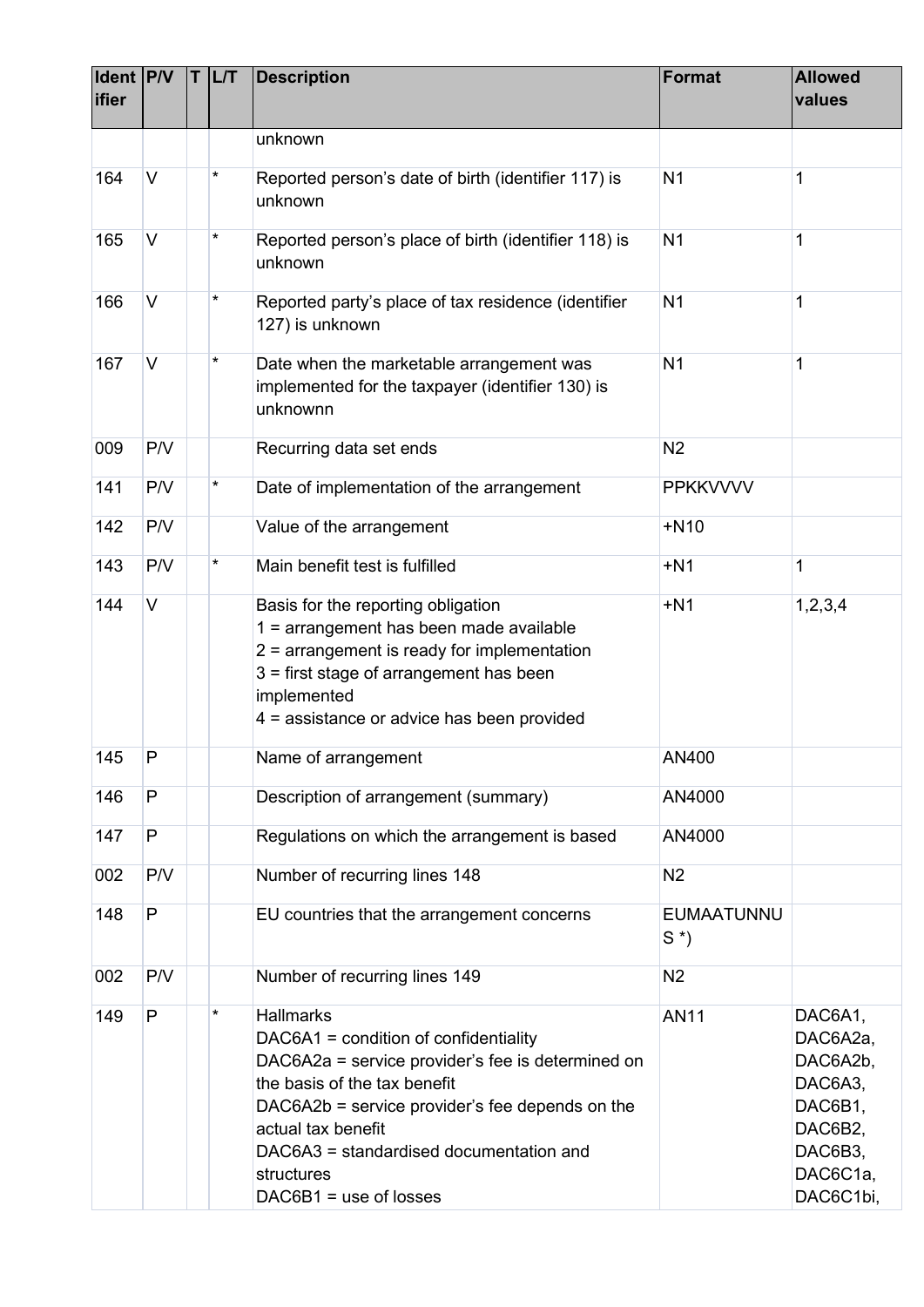| Ident   P/V   |     | T LT | <b>Description</b>                                                                         | <b>Format</b> | <b>Allowed</b>       |
|---------------|-----|------|--------------------------------------------------------------------------------------------|---------------|----------------------|
| <b>lifier</b> |     |      |                                                                                            |               | values               |
|               |     |      | DAC6B2 = conversion of income                                                              |               | DAC6C1bii,           |
|               |     |      | $DAC6B3$ = round-tripping of funds                                                         |               | DAC6C1c,             |
|               |     |      | DAC6C1a = recipient of a deductible payment does                                           |               | DAC6C1d,             |
|               |     |      | not have a country of tax residence                                                        |               | DAC6C2,              |
|               |     |      | DAC6C1bi = the country where the recipient of a                                            |               | DAC6C3,              |
|               |     |      | deductible payment resides has no corporate income                                         |               | DAC6C4,              |
|               |     |      | tax or the tax rate is close to zero                                                       |               | DAC6D1a,             |
|               |     |      | DAC6C1bii = the country where the recipient of a                                           |               | DAC6D1b,             |
|               |     |      | deductible payment resides is on the EU's or                                               |               | DAC6D1c,             |
|               |     |      | OECD's list of non-cooperative countries                                                   |               | DAC6D1d,             |
|               |     |      | DAC6C1c = deductible payment is exempt from tax                                            |               | DAC6D1e,<br>DAC6D1f, |
|               |     |      | in the recipient's country of tax residence<br>DAC6C1d = recipient of a deductible payment |               | DAC6D1Oth            |
|               |     |      | benefits from a favourable tax regime in their country                                     |               |                      |
|               |     |      | of residence                                                                               |               | er,<br>DAC6D2,       |
|               |     |      | $DAC6C2 =$ deductions claimed from the same                                                |               | DAC6E1,              |
|               |     |      | assets in multiple countries                                                               |               | DAC6E2,              |
|               |     |      | DAC6C3 = elimination of double taxation is claimed                                         |               | DAC6E3               |
|               |     |      | on the same income or capital in multiple countries                                        |               |                      |
|               |     |      | DAC6C4 = arrangement includes cross-border                                                 |               |                      |
|               |     |      | transfer of assets, and the consideration is                                               |               |                      |
|               |     |      | substantially different in the countries concerned                                         |               |                      |
|               |     |      | DAC6D1a = account, product or investment that is                                           |               |                      |
|               |     |      | not a financial account is used in the arrangement                                         |               |                      |
|               |     |      | DAC6D1b = financial account or assets are                                                  |               |                      |
|               |     |      | transferred to a jurisdiction that is not within the                                       |               |                      |
|               |     |      | scope of the financial account reporting system                                            |               |                      |
|               |     |      | DAC6D1c = reclassification of income and capital                                           |               |                      |
|               |     |      | DAC6D1d = transfer or conversion of a financial                                            |               |                      |
|               |     |      | institution, a financial account or related assets such                                    |               |                      |
|               |     |      | that they are no longer within the scope of the                                            |               |                      |
|               |     |      | financial account reporting system                                                         |               |                      |
|               |     |      | DAC6D1e = use of such legal entities, arrangements                                         |               |                      |
|               |     |      | or structures that remove the person's data from                                           |               |                      |
|               |     |      | financial account reporting                                                                |               |                      |
|               |     |      | DAC6D1f = arrangements that weaken procedures                                              |               |                      |
|               |     |      | that concern the financial institution's obligation to                                     |               |                      |
|               |     |      | identify their customers                                                                   |               |                      |
|               |     |      | DAC6D1Other = other arrangement that affects                                               |               |                      |
|               |     |      | financial account reporting                                                                |               |                      |
|               |     |      | DAC6D2 = beneficial owner                                                                  |               |                      |
|               |     |      | DAC6E1 = use of unilateral safe harbour rules                                              |               |                      |
|               |     |      | DAC6E2 = transfer of hard-to-value intangibles                                             |               |                      |
|               |     |      | DAC6E3 = intragroup transfer of functions, risks or                                        |               |                      |
|               |     |      | assets                                                                                     |               |                      |
| 150           | P/V |      | DAC6D1 other information                                                                   | AN4000        |                      |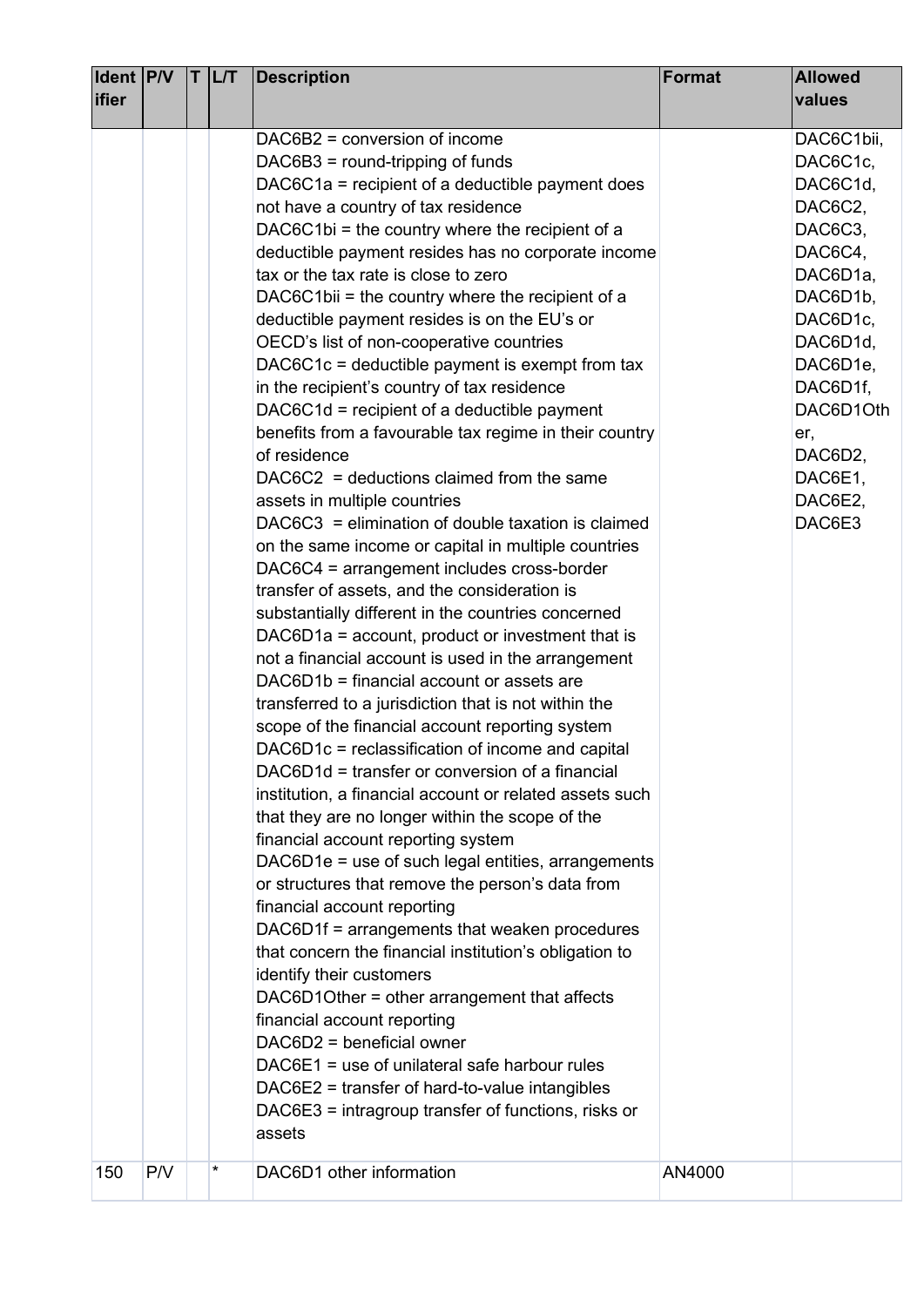| Ident P/V<br><b>lifier</b> |   | <b>T L/T</b> | <b>Description</b>                                                       | Format                           | <b>Allowed</b><br>values |
|----------------------------|---|--------------|--------------------------------------------------------------------------|----------------------------------|--------------------------|
| 168                        | V | $\star$      | Date when the arrangement was implemented<br>(identifier 141) is unknown | N <sub>1</sub>                   | 1                        |
| 169                        | V | $^\star$     | Value of the arrangement (identifier 142) is unknown                     | N <sub>1</sub>                   | 1                        |
| 048                        | V |              | Software that generated the report                                       | <b>AN23</b>                      |                          |
| 014                        | P |              | Identifier of the software that generated the report                     | Y-<br>TUNNUS AN 2                |                          |
| 198                        | P |              | Software-generated timestamp                                             | <b>PPKKVVVV</b><br><b>HHMMSS</b> |                          |
| 999                        | P |              | End-of-record character                                                  | N <sub>8</sub>                   |                          |

# <span id="page-10-0"></span>**7 CHECK PROCESSES**

| New/<br>Chan<br>ged | <b>Identifie</b><br>r    | Description of the calculation rule or check                                                                                                                                                                                                                                                                                                                  |
|---------------------|--------------------------|---------------------------------------------------------------------------------------------------------------------------------------------------------------------------------------------------------------------------------------------------------------------------------------------------------------------------------------------------------------|
|                     | 027, 148                 | #151; Country code incorrect. Only country codes for EU countries are allowed                                                                                                                                                                                                                                                                                 |
|                     | 061,<br>067              | #1626; Report number (067) is mandatory in the case of replacement reports<br>$(061=1).$                                                                                                                                                                                                                                                                      |
|                     | 067,<br>061              | #1658; Report number (067) may be entered only in the case of replacement<br>reports $(061=1)$ .                                                                                                                                                                                                                                                              |
|                     | 062,<br>149              | #1627; If the arrangement is a Marketable arrangement (062=1) and the report<br>is the first report on the Marketable arrangement (063=1), then the value of one<br>Hallmark (149) must be DAC6A3.                                                                                                                                                            |
|                     | 110,<br>063              | #1659; At least one reported-party role "taxpayer" (110=1) must be entered,<br>except if the report is the first report on a marketable arrangement (063=1).                                                                                                                                                                                                  |
|                     | 062,<br>063, 066         | #1661; If the report is a later report on a marketable arrangement (062=1) and<br>the data element First report on a marketable arrangement (063=1) has not<br>been given, the reference number (066) is mandatory data.                                                                                                                                      |
| Chang<br>ed         | 062,<br>110,<br>130, 167 | #1662; If the report is a report on a Marketable arrangement (062=1) and the<br>Reported party's role is taxpayer (110=1), Date when the arrangement was<br>implemented for the taxpayer (130) is mandatory data if the user has not<br>submitted the data element Date when the marketable arrangement was<br>implemented for the taxpayer (167) is unknown. |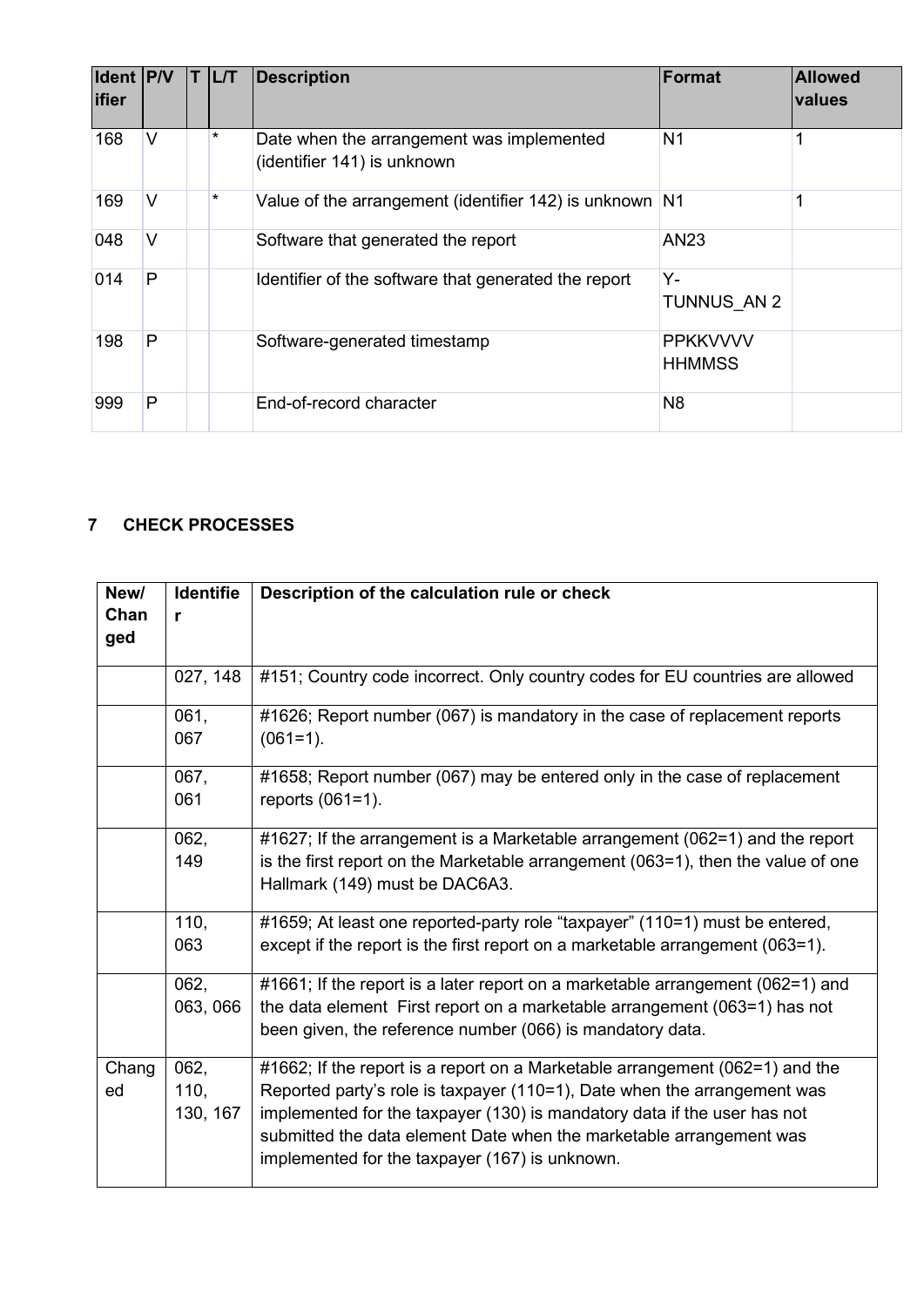| New/ | <b>Identifie</b>         | Description of the calculation rule or check                                                                                                                                                                                                                |
|------|--------------------------|-------------------------------------------------------------------------------------------------------------------------------------------------------------------------------------------------------------------------------------------------------------|
| Chan | r                        |                                                                                                                                                                                                                                                             |
| ged  |                          |                                                                                                                                                                                                                                                             |
|      | 063, 062                 | #1663; If the data element First report on a marketable arrangement (063=1)<br>has been given, the data element Marketable arrangement (062=1) must be<br>given.                                                                                            |
|      | 063, 066                 | #1664; If the report is the first report on a marketable arrangement (063=1), the<br>reference number (066) is not allowed.                                                                                                                                 |
|      | 064, 065                 | #1630; Date when inside information is free for release (065) is mandatory if the<br>report contains inside information (064=1).                                                                                                                            |
|      | 065                      | #1631; Date when inside information is free for release (065) must be later than<br>the date of submittal.                                                                                                                                                  |
|      | 066                      | #1632; The date of the Reference number (066) must be later than 1 July 2020<br>and earlier than the date of submittal.                                                                                                                                     |
|      | 067                      | #1633; The date of the Reference number (067) must be later than 1 July 2020<br>and earlier than the date of submittal.                                                                                                                                     |
|      | 011,<br>015,<br>017, 018 | #1634; If the filer is a natural person (011=2), Filer's first name (015), Filer's date<br>of birth (017) and Filer's place of birth (018) are mandatory data.                                                                                              |
|      | 010,<br>011, 017         | #1635; If the filer is a natural person (011=2), Filer's date of birth (017) and the<br>date of birth (010) indicated by the filer's Finnish personal ID must be identical.                                                                                 |
|      | 030, 033                 | #1636; If the filer is a service provider (030=1), Service provider's status (033) is<br>mandatory data.                                                                                                                                                    |
|      | 030, 033                 | #1637; If the filer is a taxpayer (030=1), Service provider's status (033) is not<br>allowed.                                                                                                                                                               |
|      | 030, 035                 | #1639; If the filer is a service provider (030=1), Basis for taxpayer's report (035)<br>is not allowed.                                                                                                                                                     |
|      | 030, 034                 | #1640; The data element "Service provider has been released from the reporting<br>obligation on account of confidentiality (034)" is allowed only if the filer is a<br>service provider (030=1).                                                            |
|      | 030, 110                 | #1641; If the filer is a taxpayer (030=2), Reported party's role may not be Other<br>service provider (110=5).                                                                                                                                              |
|      | 110, 129                 | #1642; If Reported party's role is Associated person (110=2), the data element<br>"Name of the taxpayer who is the other party in the associated relationship<br>(129)" is mandatory. If the role is something else, the taxpayer's name is not<br>allowed. |
|      | 141                      | #1643; Date of implementation of the arrangement (141) may not be earlier than<br>25 June 2018.                                                                                                                                                             |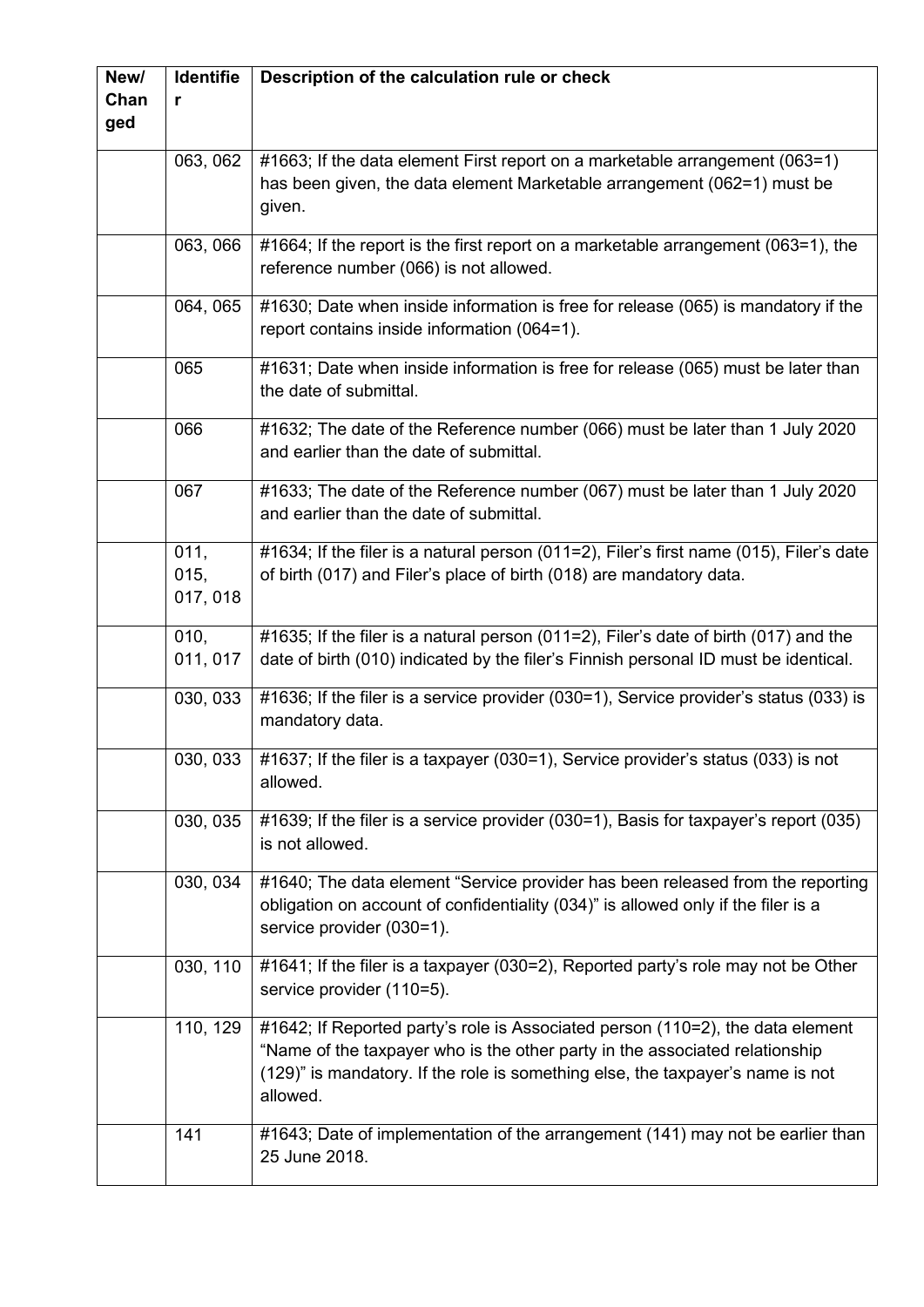| New/ | Identifie | Description of the calculation rule or check                                     |
|------|-----------|----------------------------------------------------------------------------------|
| Chan | r         |                                                                                  |
| ged  |           |                                                                                  |
|      |           |                                                                                  |
|      | 149       | #1644; At least one Hallmark 149 must be given, except if the report is a later  |
|      |           | report on a marketable arrangement (data element Marketable arrangement          |
|      |           | (062=1) has been given but data element First report on a marketable             |
|      |           | arrangement (063=1) has not been given).                                         |
|      |           |                                                                                  |
|      | 149       | #1645; The same hallmark (149) may not be submitted more than once.              |
|      | 149, 143  | #1646; If the hallmark is (149) is DAC6A1, DAC6A2a, DAC6A2b, DAC6A3,             |
|      |           | DAC6B1, DAC6B2, DAC6B3, DAC6C1bi, DAC6C1c or DAC6C1d, the data                   |
|      |           | element "Main benefit test is fulfilled (143=1)" is mandatory data.              |
|      |           |                                                                                  |
|      | 150       | #1647; If the hallmark (149) is DAC6D1Other, "DAC6D1 other information" (150)    |
|      |           | is mandatory data.                                                               |
|      |           |                                                                                  |
|      | 150, 149  | #1683; "DAC6D1 other information" (150) is allowed only if hallmark (149)        |
|      |           | DAC6D1Other has been given.                                                      |
|      |           |                                                                                  |
|      | 012, 113  | #1648; Incorrect number of delimiters in TIN identifiers.                        |
|      | 012, 113  | #1684; Country code (EUMAATUNNUS) for the filer's or reported party's TIN is     |
|      |           | incorrect (012, 113).                                                            |
|      |           |                                                                                  |
|      | 012, 113  | #1649; Filer's (natural person 011:2) or reported party's (natural person 111:2) |
|      |           | TIN (012, 113) is incorrect                                                      |
|      |           |                                                                                  |
|      | 066, 067  | #1650; Reference number in incorrect format, minimum length 11 characters        |
|      |           | #1651; Report number in incorrect format, minimum length 11 characters           |
|      | 066, 067  |                                                                                  |
|      | 066, 067  | #1652; Reference number in incorrect format, country code for an EU country.     |
|      |           |                                                                                  |
|      | 066, 067  | #1653; Report number in incorrect format, country code for an EU country.        |
|      |           |                                                                                  |
|      | 066, 067  | #1654; Reference number in incorrect format, constant not A.                     |
|      | 066, 067  | #1655; Report number in incorrect format, constant not D.                        |
|      |           |                                                                                  |
|      | 066, 067  | #1656;Reference number in incorrect format, date when reference number was       |
|      |           | generated                                                                        |
|      | 066, 067  | #1657; Report number in incorrect format, date when report number was            |
|      |           | generated.                                                                       |
|      |           |                                                                                  |
|      | 148       | #1660; The same EU country (148) may not be submitted more than once             |
|      | 025, 026  | #1693; Data elements Filer's address: post office (025) and Filer's address:     |
|      |           | country (026) are mandatory if any address details on the filer have been given  |
|      |           |                                                                                  |
|      |           | (data elements 019-026).                                                         |
|      | 125, 126  | #1694; Data elements Reported party's address: post office (125) and Reported    |
|      |           | party's address: country (126) are mandatory if any address details on the       |
|      |           |                                                                                  |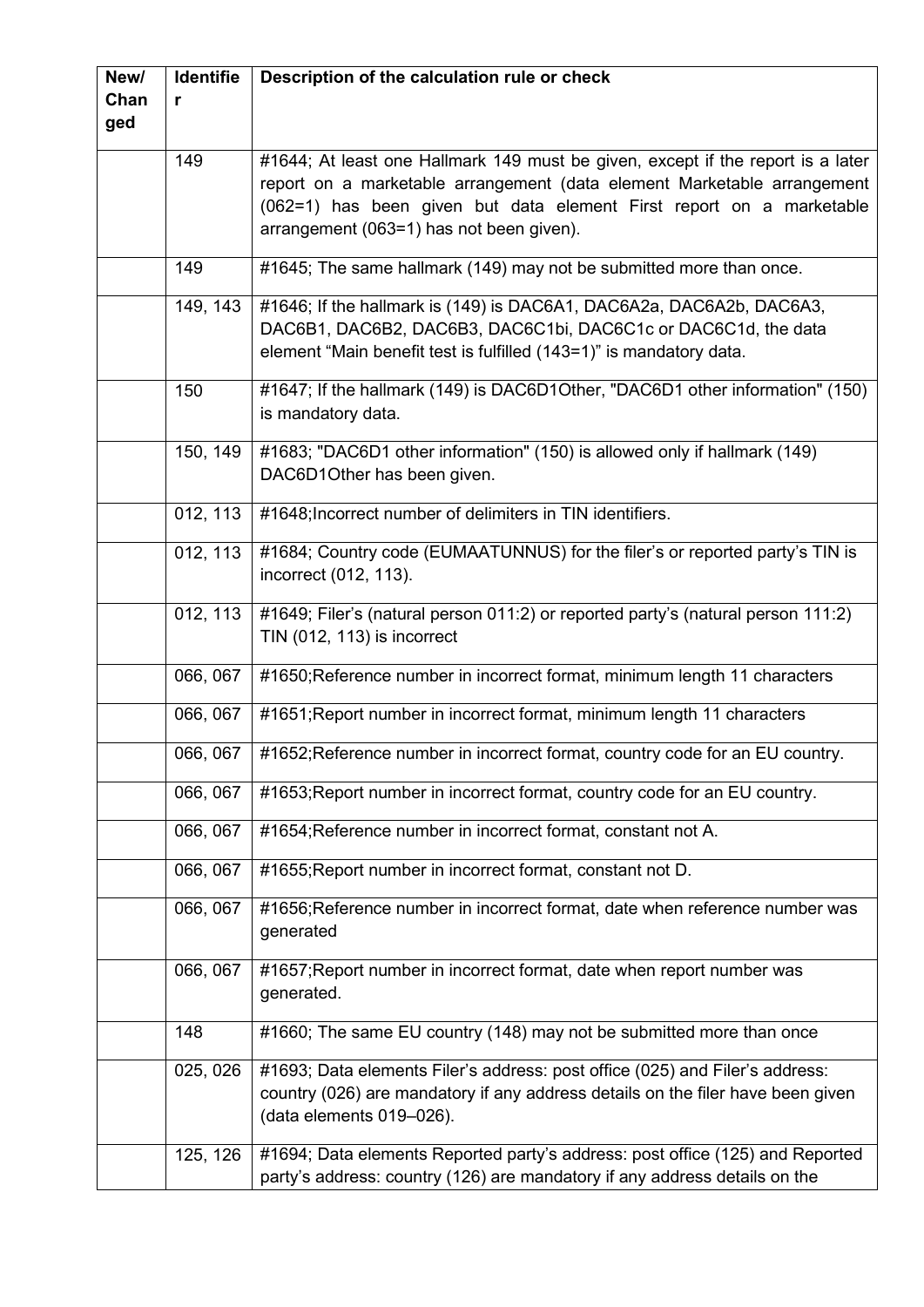| New/<br>Chan<br>ged | <b>Identifie</b><br>r                            | Description of the calculation rule or check                                                                                                                                                                                                                                                                                                                                                               |
|---------------------|--------------------------------------------------|------------------------------------------------------------------------------------------------------------------------------------------------------------------------------------------------------------------------------------------------------------------------------------------------------------------------------------------------------------------------------------------------------------|
|                     |                                                  | reported party have been given (data elements 119-126).                                                                                                                                                                                                                                                                                                                                                    |
| Chang<br>ed         | 111,<br>115,<br>117,<br>118,<br>163,<br>164, 165 | #1695; If the reported party's type is Person (111=2), Reported party's first<br>name (115), Reported party's date of birth (117) and Reported party's place of<br>birth (118) are mandatory data unless the values Reported person's first name is<br>unknown (163), Reported person's date of birth is unknown (164) and/or<br>Reported party's place of birth is unknown (165) have/has been submitted. |
| <b>New</b>          | 110,<br>111, 114                                 | #1796; Role of reported party (110), Type of reported party (111) and Reported<br>party's name (114) are mandatory when information on the parties (data<br>elements 110-130) is submitted.                                                                                                                                                                                                                |
| <b>New</b>          | 127, 166                                         | #1797; Reported party's country of tax residence (127) is mandatory when<br>information on the parties (data elements 110-130) is submitted, if the value<br>Reported party's country of tax residence is unknown (166) has not been<br>submitted.                                                                                                                                                         |
| <b>New</b>          | 141, 142<br>168,169                              | #1798; Date of implementation of the arrangement (141) and Value of the<br>arrangement are mandatory if data elements Date of implementation of the<br>arrangement is unknown (168) and/or Value of the arrangement is unknown<br>(169) have/has not been submitted.                                                                                                                                       |

#### <span id="page-13-0"></span>**8 MESSAGES**

Not applicable to this information flow.

#### <span id="page-13-1"></span>**9 DESCRIPTION OF HALLMARKS**

Provisions on hallmarks are laid down in chapter 3 of the act on reportable arrangements (Laki raportoitavista järjestelyistä 2019/1559). More detailed instructions can be found in the Tax Administration guidance [Reportable](https://www.vero.fi/syventavat-vero-ohjeet/ohje-hakusivu/84830/raportoitavat-rajat-ylitt%C3%A4v%C3%A4t-j%C3%A4rjestelyt/)  [cross-border arrangements](https://www.vero.fi/syventavat-vero-ohjeet/ohje-hakusivu/84830/raportoitavat-rajat-ylitt%C3%A4v%C3%A4t-j%C3%A4rjestelyt/) (in Finnish and Swedish, link to Finnish) at (*vero.fi > Syventävät vero-ohjeet > Raportoitavat rajat ylittävät järjestelyt*).

When reporting a cross-border arrangement, you must select one or more hallmarks relevant to the arrangement from the list below. Hallmarks DAC6A1–DAC6B3, DAC6C1bi, DAC6C1c and DAC6C1d can be selected only if the criteria of the main benefit test are fulfilled (143=1).

- DAC6A1 = condition of confidentiality  $(S_1 12)$
- DAC6A2a = intermediary's fee is determined on the basis of the tax benefit (§ 13)
- DAC6A2b = intermediary's fee depends on the actual tax benefit  $(\S 13)$
- DAC6A3 = arrangement has standardised documentation and structures (§ 14)
- DAC6B1 = use of losses of an acquired company  $(\S 15)$
- DAC6B2 = conversion of income  $(\S 16)$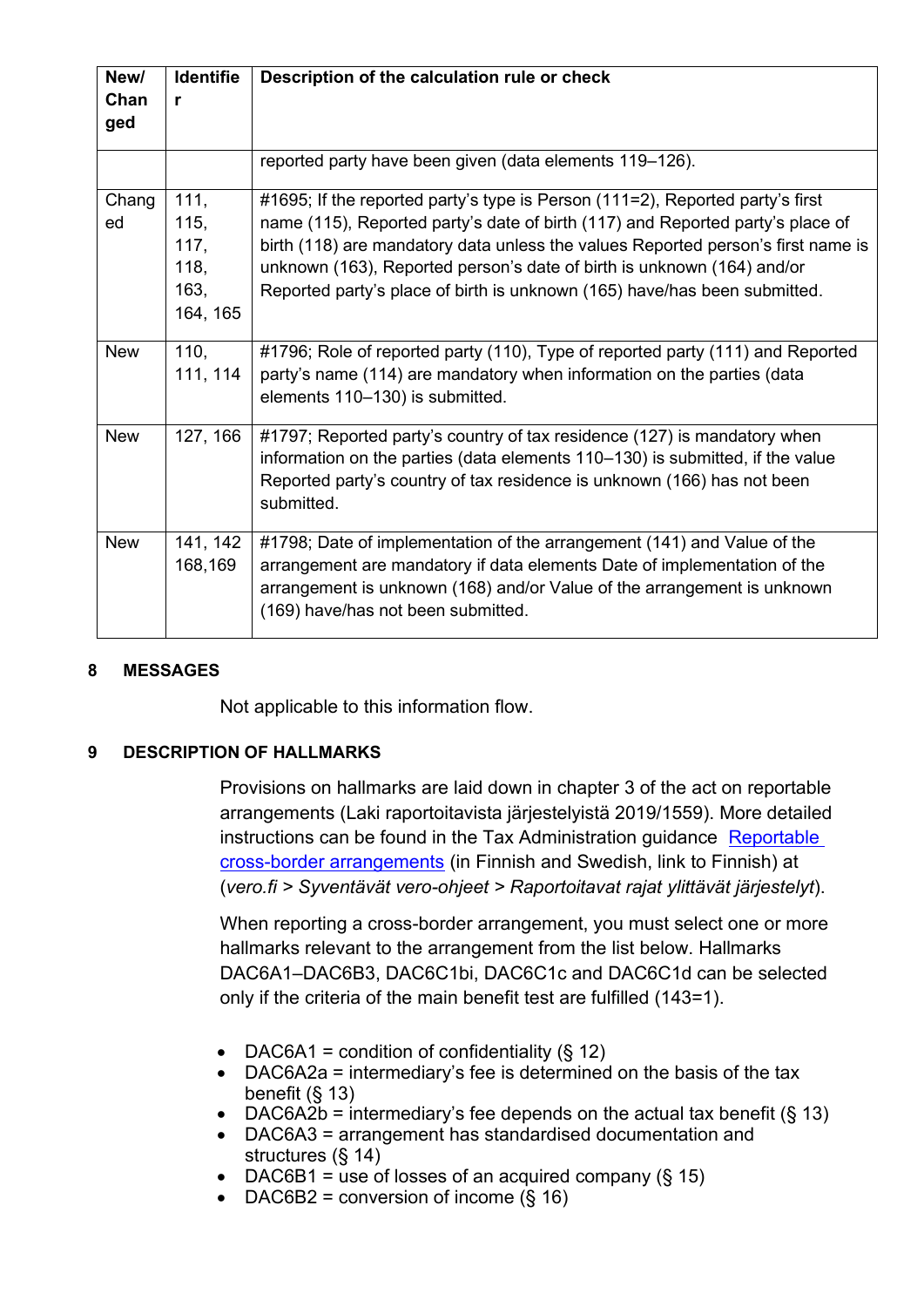- DAC6B3 = round-tripping of funds  $(§ 17)$
- DAC6C1a = recipient of a deductible payment does not have a country of tax residence (§ 18, subsection 1, paragraph 1) DAC6C1bi = the country where the recipient of a deductible payment resides has no corporate income tax or the tax rate is close to zero (§ 18, subsection 1, paragraph 2a)
- DAC6C1bii = the country where the recipient of a deductible payment resides is on the EU's or OECD's list of non-cooperative countries (§ 18, subsection 1, paragraph 2b)
- DAC6C1c = deductible payment is exempt from tax in the recipient's country of tax residence (§ 18, subsection 1, paragraph 3)
- DAC6C1c = recipient of deductible payment benefits from the favourable tax regime in their country of residence (§ 18, subsection 1, paragraph 4)
- $DAC6C2$  = deductions claimed from the same assets in multiple countries (§ 19, subsection 1, paragraph 1)
- DAC6C3 = elimination of double taxation is claimed on the same income or capital in multiple countries (§ 19, subsection 1, paragraph 2)
- DAC6C4 = arrangement includes cross-border transfer of assets, and the consideration is substantially different in the countries concerned (§ 19, subsection 1, paragraph 3)
- DAC6D1a = account, product or investment that is not a financial account is used in the arrangement (§ 20)
- DAC6D1b = financial account or assets are transferred to a jurisdiction that is not within the scope of the financial account reporting system (§ 20)
- DAC6D1 $c$  = reclassification of income and capital  $(\S$  20)
- DAC6D1d = transfer or conversion of a financial institution, a financial account or related assets such that they are no longer within the scope of the financial account reporting system (§ 20)
- DAC6D1e = use of such legal entities, arrangements or structures that remove the person's data from financial account reporting (§ 20)
- DAC6D1f = arrangements that weaken procedures that concern the financial institution's obligation to identify their customers (§ 20)
- DAC6D1Other = other arrangement that affects financial account reporting (§ 20)
	- DAC6D2 = beneficial owner  $(\S 21)$
- DAC6E1 = use of unilateral safe harbour rules  $(\S 21)$ , paragraph 1)
- DAC6E2 = transfer of hard-to-value intangibles  $(S21)$  paragraph 2)
- DAC6E3 = intragroup transfer of functions, risks or assets (§ 21 paragraph 3)

### <span id="page-14-0"></span>**10 LIST OF COUNTRY CODES**

Check the valid tax treaties and the country codes according to the ISO 3166 standard [List of country codes \(xlsx\)](https://www.ilmoitin.fi/webtamo/sivut/ExcelPohjat?1&kieli=en) (*Ilmoitin.fi > Instructions and templates > Accessories*).

\*) Exceptionally, EU country code GR is accepted for Greece, and it should be used instead of EL.

#### <span id="page-14-1"></span>**11 EXAMPLE**

000:VSDAC6DC 064:1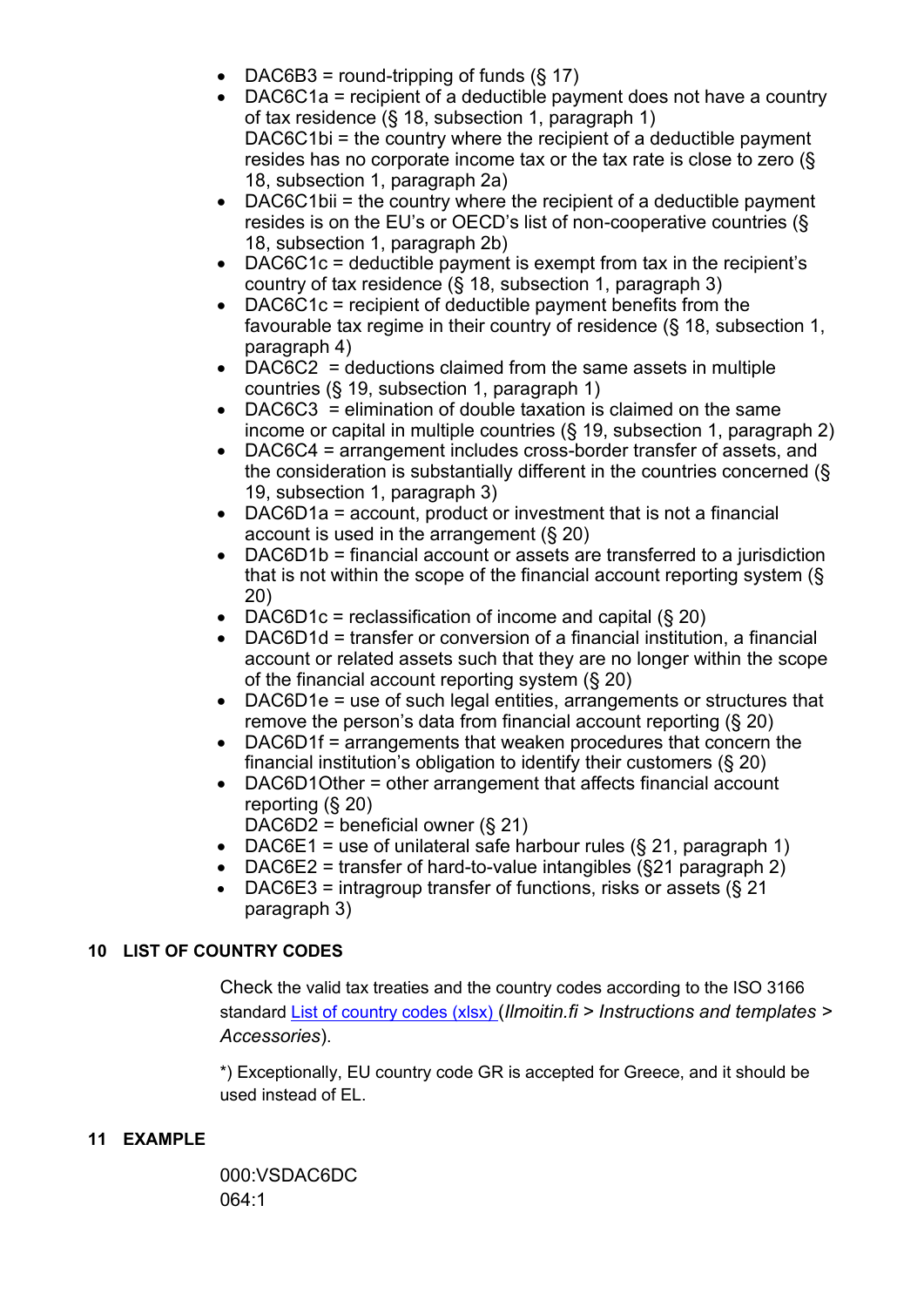065:01102020 010:6612663-4 011:1 012:EE77000123;SE168470009999 013:Veroneuvonta Oy 023:PL999 024:00101 025:Helsinki 026:FI 027:FI 028:+358400555666 029:veera.veronen@veroneuvonta.fi 030:1 031:1 033:2 001:2 110:1 111:2 112:050555-123X 113:SE195505058822;EE77000333 114:Velvollinen 115:Veikko 116:Armas 117:05051955 119:Storgatan 120:10 121:B 122:15 124:10044 125:Stockholm 126:SE 127:SE 128:veikko.velvollinen@aabbcc.com 165:1 009:1 110:3 111:1 113:EE880001234 114:Eestibusiness As 119:Sadama tee 120:111 124:10111 125:Tallinn 126:EE 127:EE 009:2 141:01022019